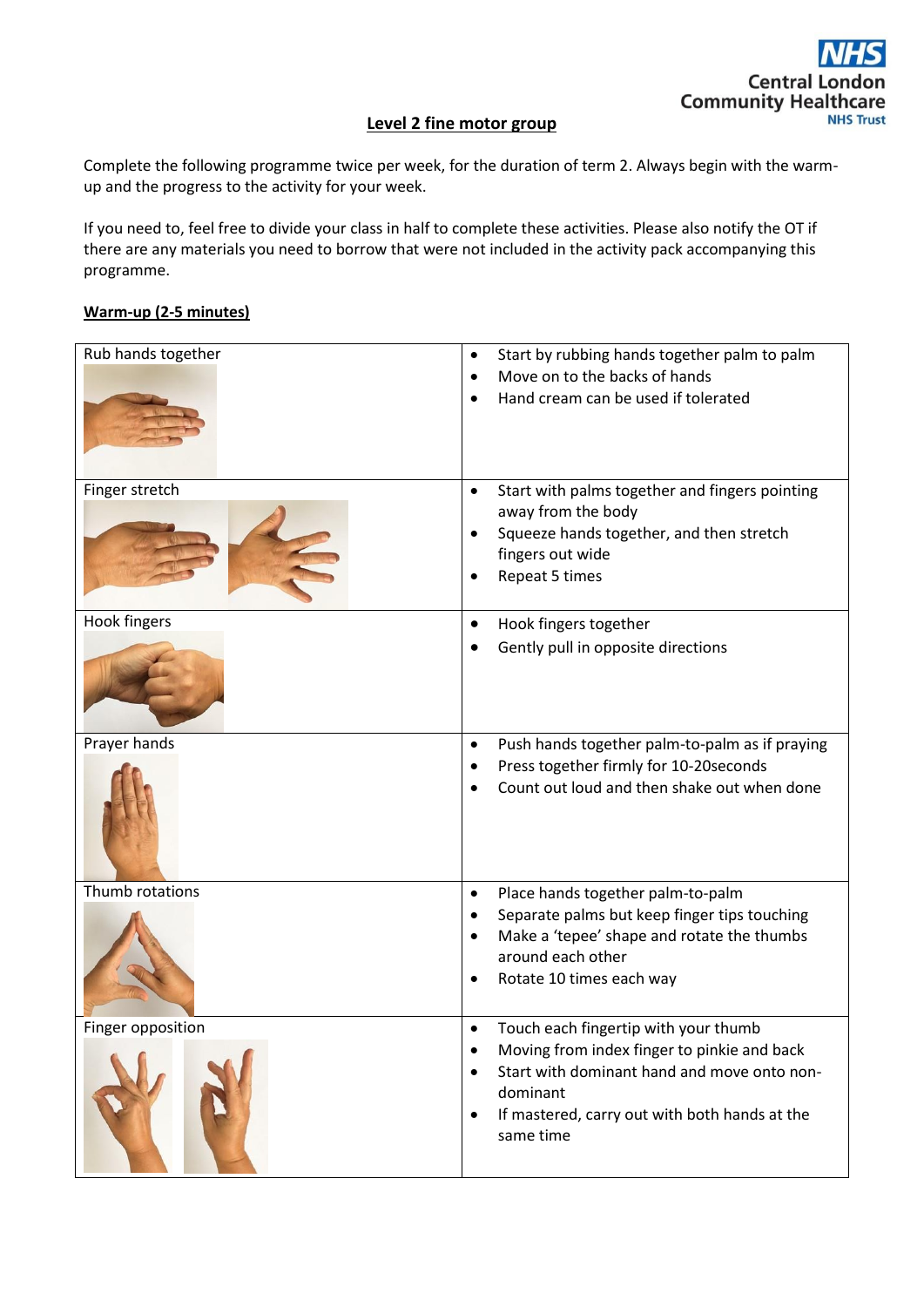## **Activities (15-20 minutes)**

### **W/C Jan 4th**

| <b>Tennis ball monsters</b> | Each child has one tennis ball. Cut a slit for the monster's<br>$\bullet$<br>mouth (adult may need to assist with this)<br>Use craft supplies to decorate your monster $-$ googly eyes,<br>$\bullet$<br>wool/thread for hair, markers to draw<br>Use hand to squeeze on both sides of tennis ball to open up<br>$\bullet$<br>the mouth<br>Use pom-poms or cotton balls to feed the monster using<br>٠<br>both hands together |
|-----------------------------|------------------------------------------------------------------------------------------------------------------------------------------------------------------------------------------------------------------------------------------------------------------------------------------------------------------------------------------------------------------------------------------------------------------------------|
| Items needed:               | 1x tennis ball each                                                                                                                                                                                                                                                                                                                                                                                                          |
|                             | Googly eyes                                                                                                                                                                                                                                                                                                                                                                                                                  |
|                             | Marker pens                                                                                                                                                                                                                                                                                                                                                                                                                  |
|                             | Pom-poms/cotton balls for 'food'                                                                                                                                                                                                                                                                                                                                                                                             |

# **W/C Jan 11th**

| <b>Playdoh animals</b> | You can make this game interactive by using free 'spin the<br>wheel' resource online https://wheelofnames.com/ - each<br>child has a turn at spinning the wheel<br>Have pre-prepared 6-8 animals of different shapes/sizes to<br>choose from on the wheel (dog, cat, elephant, giraffe,<br>monkey, snake, rhino, snail)<br>The class have to make the animal that is chosen as quickly<br>as possible |
|------------------------|-------------------------------------------------------------------------------------------------------------------------------------------------------------------------------------------------------------------------------------------------------------------------------------------------------------------------------------------------------------------------------------------------------|
|                        | Squish together the piece of playdoh when finished                                                                                                                                                                                                                                                                                                                                                    |
| Items needed:          | Playdoh (one piece per child)                                                                                                                                                                                                                                                                                                                                                                         |
|                        | https://wheelofnames.com/                                                                                                                                                                                                                                                                                                                                                                             |

# **W/C Jan 18th**

| Origami fortune tellers | You can find step by step instructions on how to fold the<br>٠                                                                                                                                                                                                                                                                                                                                                                                                                                                                                                                                                                                                                                                 |
|-------------------------|----------------------------------------------------------------------------------------------------------------------------------------------------------------------------------------------------------------------------------------------------------------------------------------------------------------------------------------------------------------------------------------------------------------------------------------------------------------------------------------------------------------------------------------------------------------------------------------------------------------------------------------------------------------------------------------------------------------|
|                         | fortune teller at this link:<br>https://www.instructables.com/How-to-Fold-an-Origami-<br>Fortune-Teller-How-to-Use/<br>Each child has one piece of paper. Follow along step by step<br>with the class and ensure that each child is going at the<br>same pace<br>Once the fortune teller has been folded, it is time to add the<br>writing.<br>Start by writing a colour on each of the four exterior flaps<br>Open the fortune teller back up and flatten it out. Turn it to<br>the side that does not have the colours written on it and<br>write the numbers 1 through 8 clockwise<br>Under each of the numbers, write a message or fortune. You<br>will have to lift a flap in order to write the message. |
| Items needed:           | One piece of square paper per child<br>Pens/pencils for decorating                                                                                                                                                                                                                                                                                                                                                                                                                                                                                                                                                                                                                                             |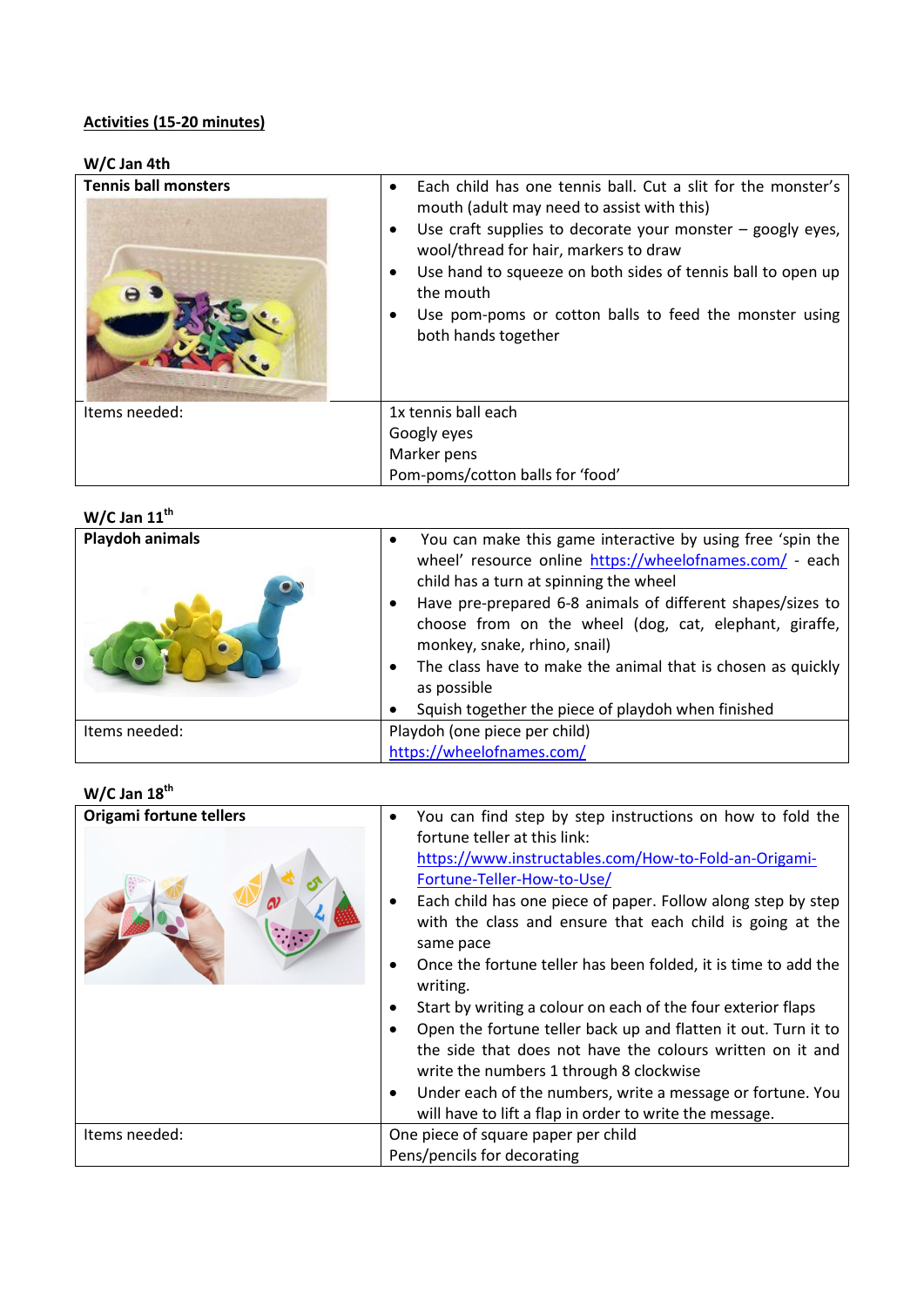| $W/C$ Jan 25 <sup>th</sup>       |                                                                                                                                                          |
|----------------------------------|----------------------------------------------------------------------------------------------------------------------------------------------------------|
| <b>Table-top finger football</b> | Pair up the children and sit face to face at the table<br>$\bullet$                                                                                      |
|                                  | Use a pom-pom or cotton ball as a make-shift football.<br>٠<br>You can also crumple a piece of paper into a football<br>shape                            |
|                                  | Make goals by turning basket on their side, or connecting<br>$\bullet$<br>straws - each child has a goal that they have to defend<br>using their fingers |
|                                  | Pass the ball back and forth using just index and middle<br>$\bullet$<br>fingers                                                                         |
|                                  | Try to score against your opponent. The first to 5 wins<br>$\bullet$                                                                                     |
| Items needed:                    | Cotton ball, pom-pom or balled up paper                                                                                                                  |
|                                  | Make-shift goal using basket or straws                                                                                                                   |

#### **W/C Feb 1st**

| Spider web game | Ball up small pieces of paper or use small toys and place in<br>the bottom of the basket<br>String the yarn back and forth through the holes in the<br>side of the basket<br>Go in all different directions to make it look like a spider<br>web<br>Tie at the end (adult to support) to secure the yarn<br>Use a peg or tongs to go through the web and pick out the<br>٠<br>items inside the basket<br>Try not to touch the web when going in/out! |
|-----------------|------------------------------------------------------------------------------------------------------------------------------------------------------------------------------------------------------------------------------------------------------------------------------------------------------------------------------------------------------------------------------------------------------------------------------------------------------|
| Items needed:   | <b>Basket</b><br>Yarn/wool/string<br>Tongs or peg per child<br>Small toys or balled up pieces of paper                                                                                                                                                                                                                                                                                                                                               |

# **W/C Feb 8th**

| <b>Chinese paper lanterns</b> | This is a great activity to start introducing cutting with<br>scissors<br>Start with rectangle piece of paper, cut a 1" wide strip<br>from the long edge of the paper (to use as handle)<br>Fold paper in half and cut strips from the folded edge<br>towards the open edge (be careful not to cut all the way)<br>Unfold the paper and loop round connecting the short<br>ends and join together using glue and tape<br>Stick the handle on using glue, tape or stapler (adult<br>support) to finish off your lantern |
|-------------------------------|------------------------------------------------------------------------------------------------------------------------------------------------------------------------------------------------------------------------------------------------------------------------------------------------------------------------------------------------------------------------------------------------------------------------------------------------------------------------------------------------------------------------|
| Items needed:                 | One piece of paper per child (coloured)                                                                                                                                                                                                                                                                                                                                                                                                                                                                                |
|                               | <b>Scissors</b>                                                                                                                                                                                                                                                                                                                                                                                                                                                                                                        |
|                               | Glue/tape                                                                                                                                                                                                                                                                                                                                                                                                                                                                                                              |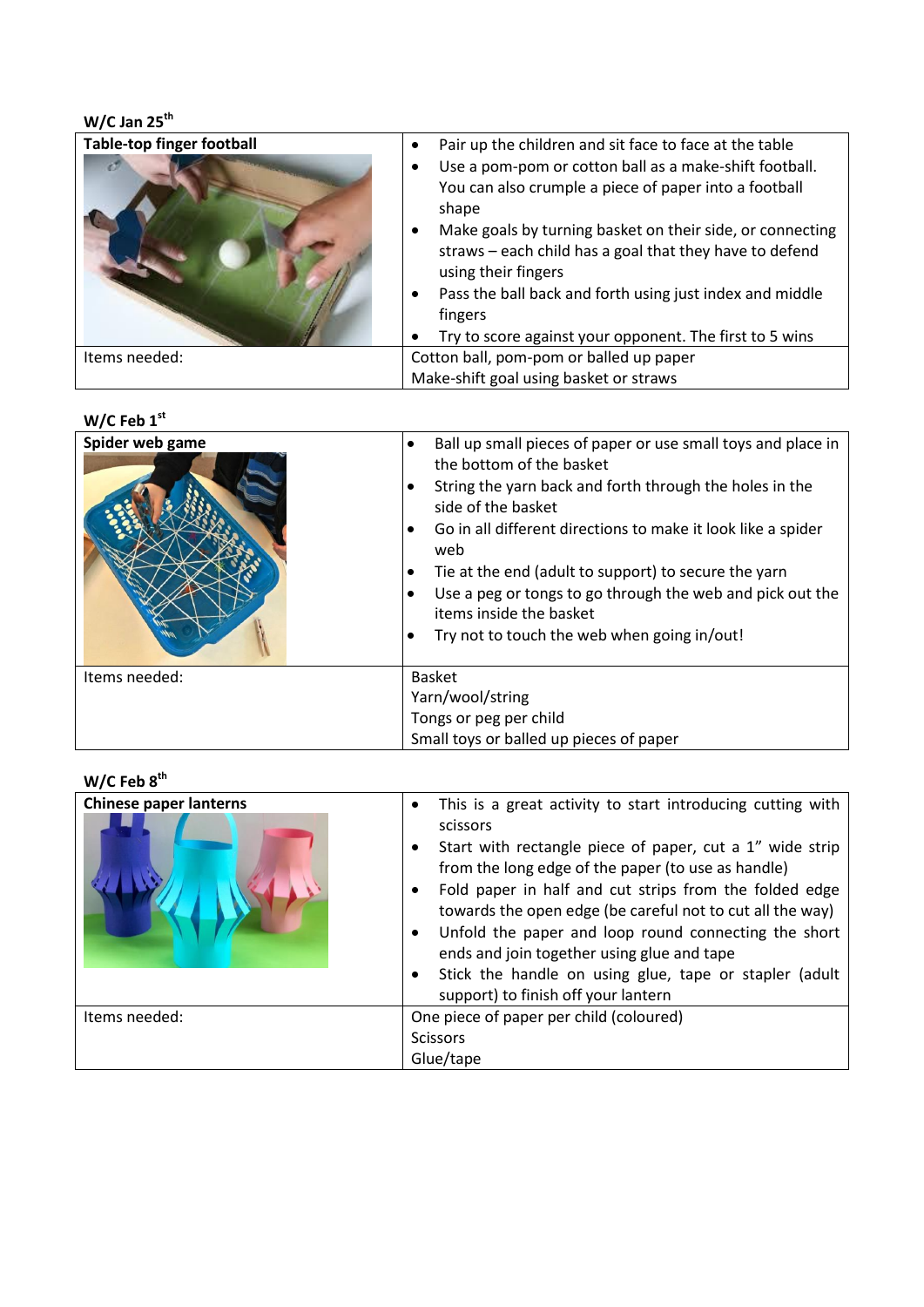| $W/C$ Feb 22 $nd$     |                                                                                                                                                                                                                                                                                                                                                                                                                                              |
|-----------------------|----------------------------------------------------------------------------------------------------------------------------------------------------------------------------------------------------------------------------------------------------------------------------------------------------------------------------------------------------------------------------------------------------------------------------------------------|
| <b>Paper haircuts</b> | Each child has one toilet roll tube $-$ use this as the<br>$\bullet$<br>body/face, using felt tips/marker to draw on your face<br>Hold the paper in portrait and cut slits ( $\approx$ 20cm) using scissors<br>to make 'hair'<br>Roll the sheet of paper around the top of the toilet roll tube,<br>leaving the face free<br>Stick the paper together along the longest side<br>Using scissors, give your toilet roll tube person a haircut! |
| Items needed:         | Toilet roll tubes                                                                                                                                                                                                                                                                                                                                                                                                                            |
|                       | Coloured paper                                                                                                                                                                                                                                                                                                                                                                                                                               |
|                       | Glue                                                                                                                                                                                                                                                                                                                                                                                                                                         |
|                       | Scissor                                                                                                                                                                                                                                                                                                                                                                                                                                      |
|                       | Markers for decorating                                                                                                                                                                                                                                                                                                                                                                                                                       |

#### **W/C 1st March**

| Ping pong bowling<br>в | Mark out a lane using masking tape<br>$\bullet$<br>Stand up 10 pegs at one end of the lane for your skittles<br>Use a ping pong as the bowling ball and try and knock down<br>$\bullet$<br>as many skittles as possible<br>Child can use index or middle finger to flick the ball along<br>٠<br>the lane<br>Practice turn taking by pairing students up<br>٠<br>Encourage students to set up the skittles once knocked over<br>$\bullet$ |
|------------------------|------------------------------------------------------------------------------------------------------------------------------------------------------------------------------------------------------------------------------------------------------------------------------------------------------------------------------------------------------------------------------------------------------------------------------------------|
| Items needed:          | Masking tape<br>Pegs<br>Ping pong balls                                                                                                                                                                                                                                                                                                                                                                                                  |

#### **W/C 8 th March**

| <b>LEGO challenge</b> | Each child has a selection of LEGO – various colours and<br>$\bullet$<br>sized bricks<br>Using 'spin the wheel again', have $\sim$ 6 different options<br>$\bullet$<br>(e.g. house, car, flower, person, bridge, animal) and spin<br>to see where it lands<br>https://wheelofnames.com/<br>The students have 3 mins to build whatever object the<br>$\bullet$<br>wheel lands on<br>Use a 3 min timer so the students know when to stop<br>٠ |
|-----------------------|---------------------------------------------------------------------------------------------------------------------------------------------------------------------------------------------------------------------------------------------------------------------------------------------------------------------------------------------------------------------------------------------------------------------------------------------|
| Items needed:         | LEGO for each student                                                                                                                                                                                                                                                                                                                                                                                                                       |
|                       | 2-3min egg timer                                                                                                                                                                                                                                                                                                                                                                                                                            |
|                       | https://wheelofnames.com/                                                                                                                                                                                                                                                                                                                                                                                                                   |